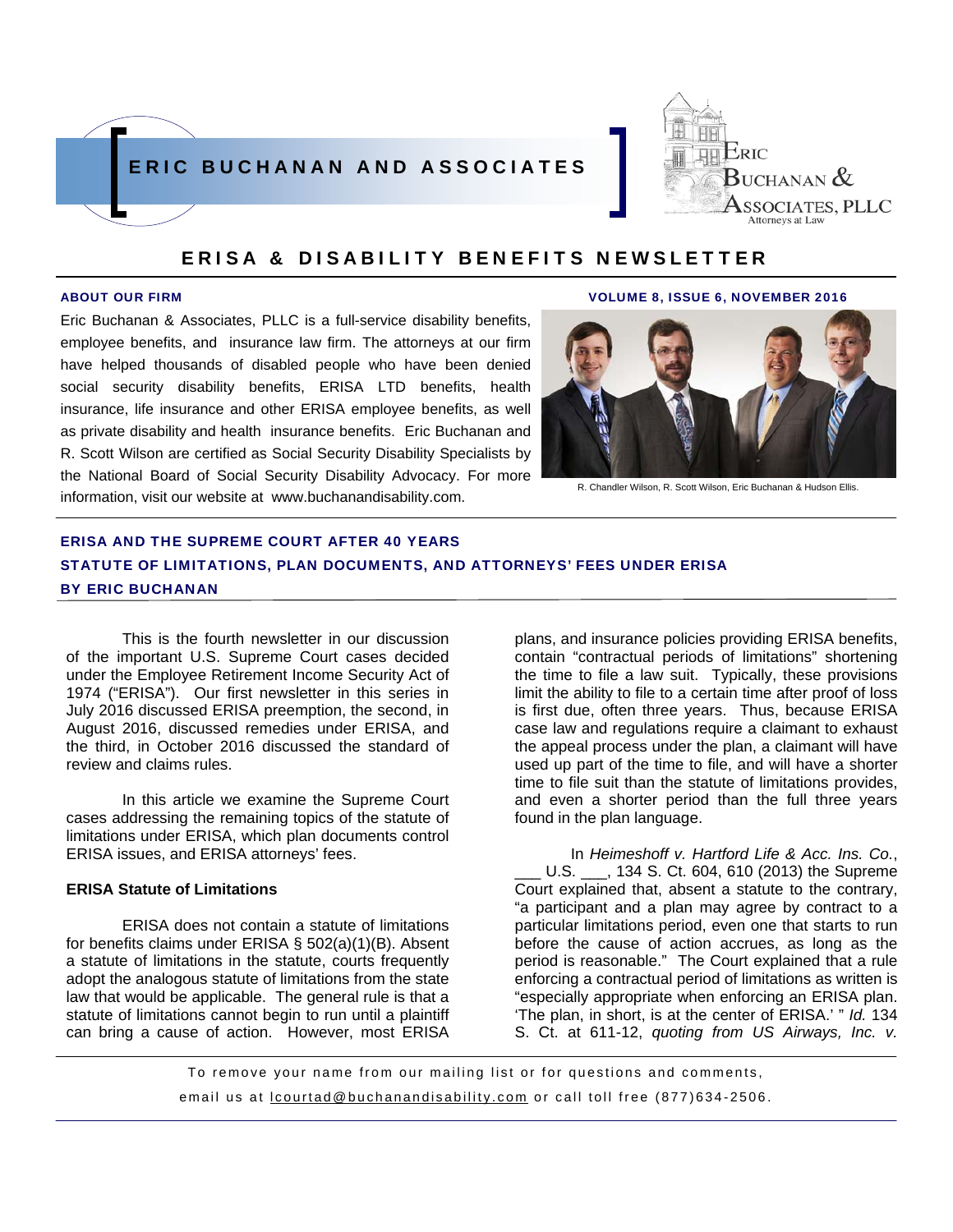*McCutchen,* 569 U.S. ––––, ––––, 133 S.Ct. 1537, 1548, 185 L.Ed.2d 654 (2013). The Court also explained, "employers have large leeway to design disability and other welfare plans as they see fit." *Heimeshoff,* 134 S Ct. at 612, *quoting from Black & Decker Disability Plan v. Nord,* 538 U.S. 822, 833, 123 S.Ct. 1965, 155 L.Ed.2d 1034 (2003). Also, "once a plan is established, the administrator's duty is to see that the plan is "maintained pursuant to [that] written instrument." *Heimeshoff,* 134 S Ct. at 612, citing 29 U.S.C. § 1102(a)(1). The Court concluded, "[w]e must give effect to the Plan's limitations provision unless we determine either that the period is unreasonably short, or that a 'controlling statute' prevents the limitations provision from taking effect." *Heimeshoff,* 134 S Ct. at 612. In *Heimeshoff,* the Plaintiff had one year from the time the internal review process was completed, thus the time remaining was reasonable, and because the claim was filed beyond that time, the law suit was filed too late.

Heimeshoff argued the time for filing in court should not run until the internal appeals process is completed. Heimeshoff's argument was that, otherwise, if the time for filing in court runs simultaneously while the internal appeal process is going on, then there could be very little time left to file in court when the internal appeals process is finished. Such a rule might encourage claimants to rush through the internal claims process. The Supreme Court rejected this concern, explaining:

> even in the rare cases where internal review prevents participants from bringing §  $502(a)(1)(B)$  actions within the contractual period, courts are well equipped to apply traditional doctrines that may nevertheless allow participants to proceed. If the administrator's conduct causes a participant to miss the deadline for judicial review, waiver or estoppel may prevent the administrator from invoking the limitations provision as a defense. See, *e.g., Thompson v. Phenix Ins. Co.,* 136 U.S. 287, 298–299, 10 S.Ct. 1019, 34 L.Ed. 408 (1890); *LaMantia v. Voluntary Plan Adm'rs, Inc.,* 401 F.3d 1114, 1119 (C.A.9 2005). To the extent the participant has diligently pursued both internal review and judicial review but was prevented from filing suit by

extraordinary circumstances, equitable tolling may apply. *Irwin v. Department of Veterans Affairs,* 498 U.S. 89, 95, 111 S.Ct. 453, 112 L.Ed.2d 435 (1990) (limitations defenses "in lawsuits between private litigants are customarily subject to 'equitable tolling'"). Finally, in addition to those traditional remedies, plans that offer appeals or dispute resolution beyond what is contemplated in the internal review regulations must agree to toll the limitations provision during that time. 29 C.F.R. § 2560.503–1(c)(3)(ii).

*Heimeshoff,* 134 S. Ct. at 615-16. One issue not squarely addressed by the Supreme Court is what happens if a person is paid long-term disability benefits for a period of years before the claim is denied. So, for example, if a person is paid benefits for four years, and any legal action must be brought within three years of when proof of loss was first due, that three years will have already run before the claimant is denied. Further, once denied, the claimant must go through an appeal process that takes additional time. So, once the claimant has the opportunity to appeal, the time under the contract will have run long before. So, what is a claimant to do?

The Court did say that the period must be "reasonable." *Heimeshoff,* 134 S. Ct. at 610. If there would never have been time to go to court, there must be some "reasonable" window after the final denial for the claimant to go to court. So, the good news is that *Heimeshoff* pretty clearly says there must be some "reasonable" time to file after that final denial, but the bad news is that the case leaves wide open just what that reasonable time might be. Thus, in a case where a claimant is paid for some time before being denied, claimants, their attorneys, and ERISA administrators are all left with only a vague rule that the time must be "reasonable."

Unlike benefits claims, ERISA does contain a statute of limitations for a breach of fiduciary duties. ERISA § 413, 29 U.S.C. § 1113. A breach of fiduciary duty complaint is timely if filed no more than six years after "the date of the last action which constituted a part of the breach or violation" or "in the case of an omission the latest date on which the fiduciary could have cured the breach or violation," but the time is only three years "after the earliest date on which the plaintiff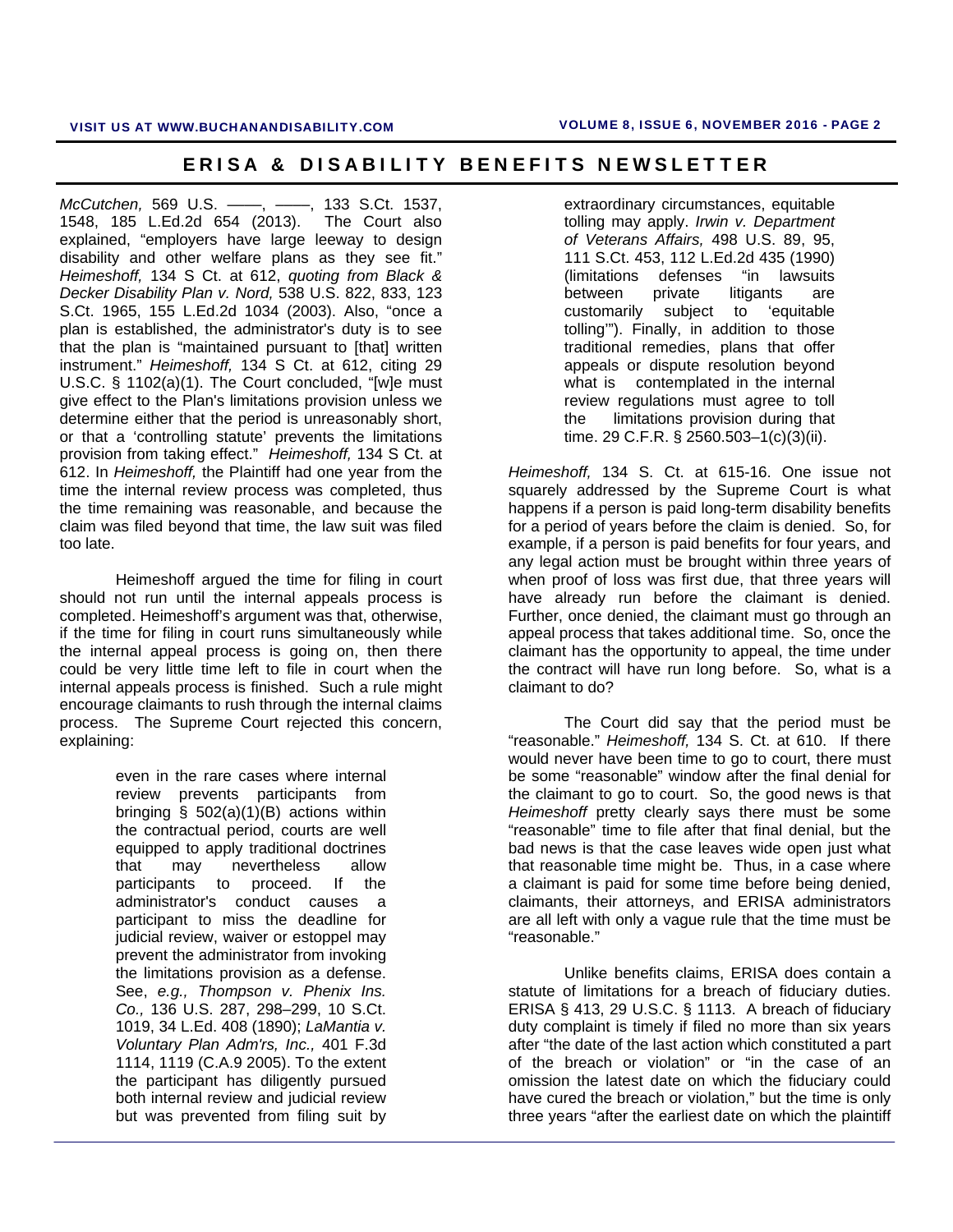had actual knowledge of the breach or violation." Lastly, "in a case of fraud or concealment, such action may be commenced not earlier than six years after the date of discovery of such breach or violation." Id. In *Tibble v. Edison Int'l*, \_\_\_ U.S. \_\_\_\_, 135 S. Ct. 1823, 1825, 191 L. Ed. 2d  $795$  (2015) the employees in a  $401(k)$  plan alleged the plan fiduciaries breached their duties by including certain mutual funds in the plan when virtually identical mutual funds were available with significantly lower expenses. The issue was that some of the funds had been added within six years of the complaint being filed, but some had been added more than six year prior, and thus the claim regarding those funds were found to have been time-barred by the Court of Appeals for the Ninth circuit, focusing on when the funds were added.

The Supreme Court held that the Court of Appeals erred, because it did not consider, "the nature of the fiduciary duty" because "under trust law a fiduciary is required to conduct a regular review of its investment with the nature and timing of the review contingent on the circumstances." *Tibble,* 135 S. Ct. at 1827-28. The important analysis provided by the Supreme Court is that, when looking at a breach of fiduciary duty under ERISA, the court should look to the general law of trusts. *Id*, at 1828. Thus, "an ERISA fiduciary must discharge his responsibility 'with the care, skill, prudence, and diligence' that a prudent person 'acting in a like capacity and familiar with such matters' would use." *Id., citing* 29 U.S.C. § 1104(a)(1). The Court concluded that, "under trust law, a fiduciary normally has a continuing duty of some kind to monitor investments and remove imprudent ones." *Tibble*, 135 S. Ct. 1828-9. Thus, a claim that the fiduciary failed to properly monitor the investments within the last six years was timely. *Id*. at 1829.

#### **Plan Documents Under ERISA**

The Supreme Court in *Cigna v. Amara*, 563 U.S. 421, 131 S.Ct. 1866 (2011), explained that "the summary documents, important as they are, provide communication with beneficiaries about the plan, but . . . their statements do not themselves constitute the terms of the plan."

#### **ERISA Attorneys' Fees**

ERISA contains a fee provision, that, "In any action under this subchapter [other than certain actions dealing with employer contributions to a multi-employer plan], the court in its discretion may allow a reasonable attorney's fee and costs of action to either party." 29 U.S.C. § 1132(g)(1), ERISA § 503(g)(1). This provision neither requires that a party seeking fees be a prevailing party, as many statutes require, nor does it make fee awards automatic.

Before the Supreme Court weighed in on ERISA attorneys' fees, lower courts had developed a five-factor test to determine whether fees should be awarded. The five factors courts had applied are:

> (1) the degree of opposing parties' culpability or bad faith; (2) ability of opposing parties to satisfy an award of attorneys' fees; (3) whether an award of attorneys' fees against the opposing parties would deter other persons acting under similar circumstances; (4) whether the parties requesting attorneys' fees sought to benefit all participants and beneficiaries of an ERISA plan or to resolve a significant legal question regarding ERISA itself; and (5) the relative merits of the parties' positions.

In *Hardt v. Reliance Standard Life Ins. Co.,* 560 U.S. 242*,* 130 S.Ct. 2149, 2150 (2010), the Supreme Court clarified the test, requiring instead that a party achieve some degree of success on the merits, but allowing courts to apply the five factors once that threshold was met. In *Hardt*, the Court addressed the situation where a court had remanded a claim back to an ERISA administrator, and the lower court denied fees because the Plaintiff was not a prevailing party. The Supreme Court disagreed, and explained that requiring a party to be a "prevailing party" was contrary to the language of the statute: **"**We reject this interpretation as contrary to § 1132(g)(1)'s plain text. We hold instead that a court 'in its discretion' may award fees and costs 'to either party,' *ibid.,* as long as the fee claimant has achieved 'some degree of success on the merits,'" *Hardt*, 130 S.Ct. at 2152, *citing Ruckelshaus v. Sierra Club,* 463 U.S. 680, 694, 103 S.Ct. 3274, 77 L.Ed.2d 938 (1983). The Supreme Court came to this conclusion after analyzing the statutory language, and noted that the term "prevailing party" is not found in the statute, but, rather, that the statute allows a court to award fees, in its discretion, to "either party." *Id.* at 2156.